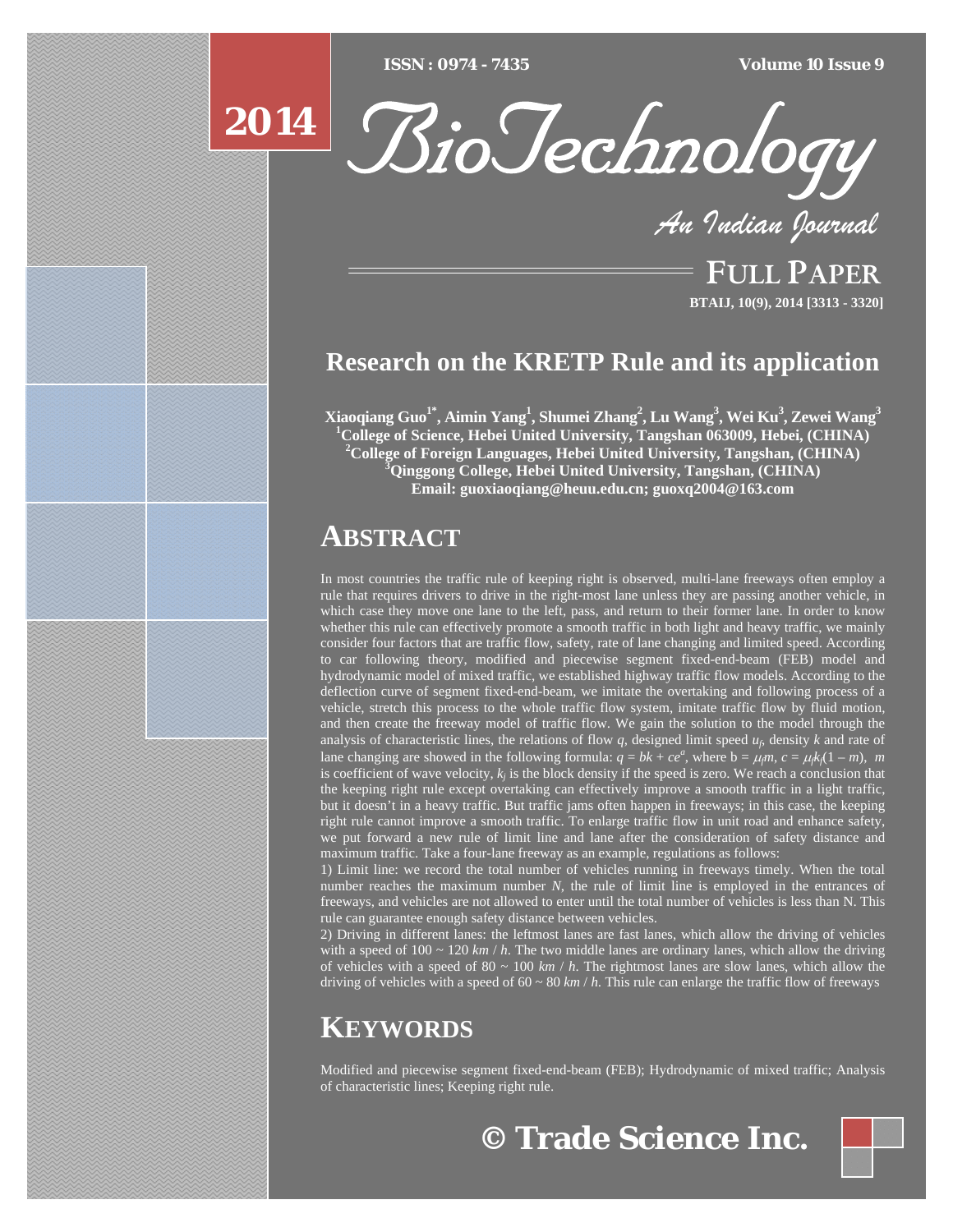### **INTRODUCTION**

 In most countries drivers should comply with traffic rules of driving on the right. Drivers are usually required to drive on the right lane in a multi-lane highway except overtaking, when passing another vehicle, drivers move to the left lane, overtaking, and then track**[1-3]**.

 We analyze sparse traffic and congestion, traffic flows, safety, above or below the speed limit or other factors which are not explicitly stated, in addition, it explores, except overtaking, whether the traffic rules of driving on the right are able to effectively promote traffic or not. If the rule of driving on the right cannot promote the smooth flow of traffic, the paper suggests and analyzes other feasible ways to weigh the traffic flow, safety or other factors considered important, proposes new rules which can effectively promote the smooth flow of traffic**[4-6]**.

 According to the rules of driving on the right, the vehicles should travel on the right-most lane (Emergency road is not allowed to use except emergencies) [7-9]. The statement of driving is as the following Figure1.



**Figure1 : The most the right side of the road** 





First, the paper, by conversion factor, translates the number of vehicles passing the highway into standard vehicle equivalent. It studies the four factors including traffic flow, traffic safety, and lane change rate and lane speed limit. According to the concept of car-following, the establishment of traffic flow model with deflection curve of segment fixed-end-beam (FEB) simulates with the car and overtaking process, this process will be extended to any traffic flow throughout the system, and used to simulate the transport of fluid motion flow, thereby freeway traffic flow system will be established<sup>[10,11]</sup>.

 With the development of economy, the country's motorization level has been rapidly enhanced, and naturally, the traffic jam appears. In the traffic jam, in addition to overtaking, traffic rules that driving on the right can not effectively solve the traffic problems. In order to improve the traffic and safety, we establish the new rules of limit line and lane.

# **TRAFFIC FLOW SYSTEM ON THE FREEWAY UNDER THE RULES OF KEEPING RIGHT**

 When the drivers keep right traveling on the freeway, following and overtaking is the most common phenomenon between vehicles. Therefore, we can build traffic flow model with the rules of keeping right through studying vehicle overtaking process. In the paper we simulate vehicles' overtaking and following process employing beam deflection curve of segment fixed-end-beam (FEB), moreover,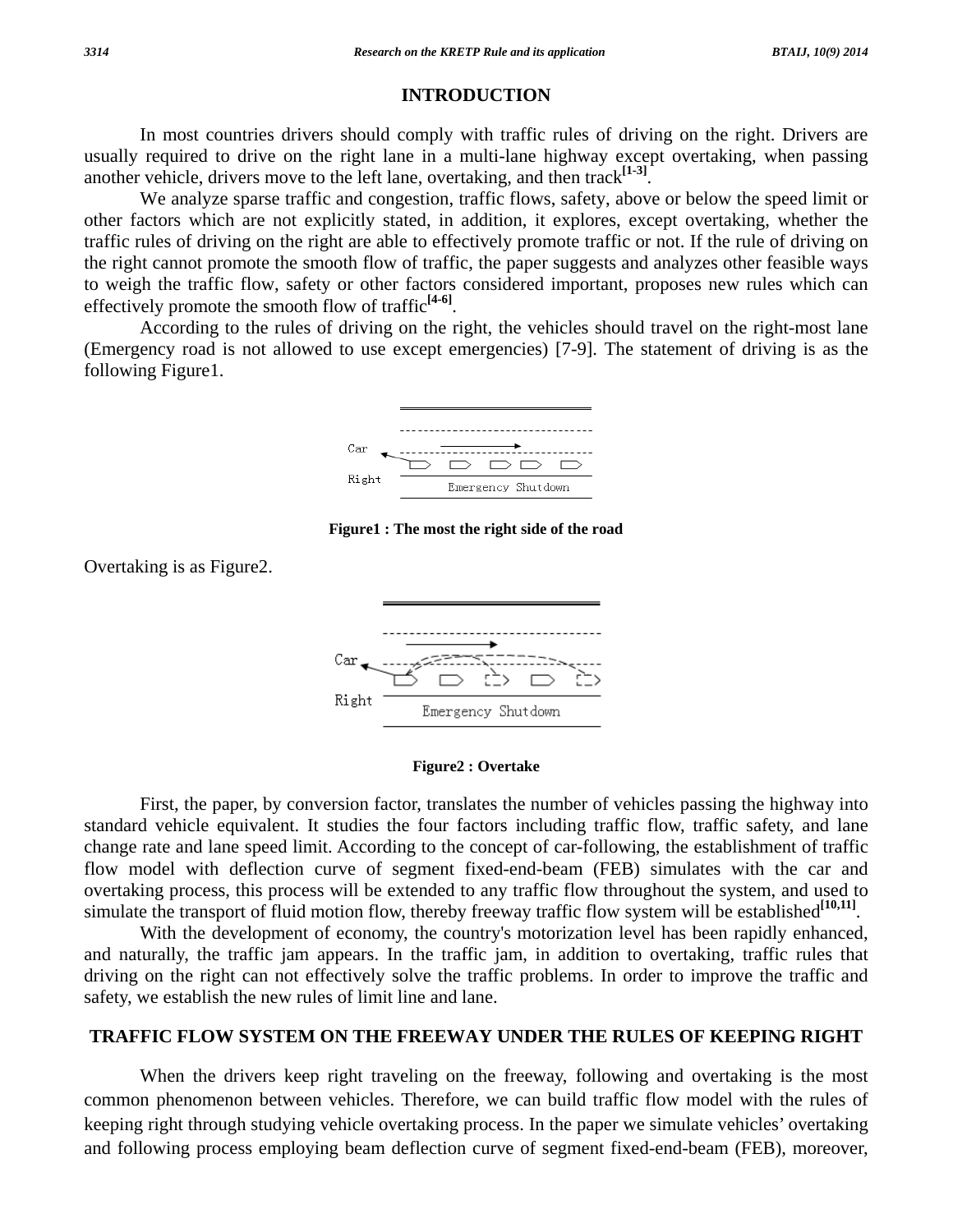this process will be extended to the whole traffic flow, and then simulate the traffic flow according to the fluid movement, and thus build the traffic flow system under the rules of keeping right.

# **Modified and piecewise segment fixed-end-beam (FEB)**

Suppose the number of vehicles on some section of freeway is  $n$ , their maximum speed is respectively  $v_{\text{max}}^{(1)}, v_{\text{max}}^{(2)}, \cdots, v_{\text{max}}^{(n)}$ max (2) max  $v_{\text{max}}^{(1)}, v_{\text{max}}^{(2)}, \cdots, v_{\text{max}}^{(n)}$ 

their original location are respectively  $s^{(1)}(0), s^{(2)}(0), \cdots, s^{(n)}(0)$ moreover, their relationis  $v_{\text{max}}^{(1)} > v_{\text{max}}^{(2)} > \cdots > v_{\text{max}}^{(n)}$ max (2) max (1)  $v_{\text{max}}^{(1)} > v_{\text{max}}^{(2)} > \cdots > v_{\text{max}}^{(n)}, s^{(1)}(0) < s^{(2)}(0) < \cdots < s^{(n)}(0)$ 

The following is the process of vehicle  $i$  passing vehicle  $i+1$ :

i) The time required for the process of overtaking

By analyzing the process of vehicle  $i$  overtaking vehicle  $i+1$ , the position diagram 3 is made as follows.



### **Figure3 : Position**

First calculate the car's average speed of overtaking:

$$
\overline{\mathbf{v}} = \frac{\mathbf{v}_{\min}^{(i)} + \mathbf{v}_{\max}^{(i)}}{2} \tag{1}
$$

Write  $t_0$  as reaction lag time <sup>[5]</sup> of *i* in the course of overtaking, in this paper,  $t_0 = 3s$ , the effective time of  $i : t_e = T - 2t_0$ 

Then calculate the actual distance of <sup>*i*</sup> overtaking in the whole process:

$$
S_i = \frac{v_{\min}^{(i)} + v_{\max}^{(i)}}{2}(T - 2t_0)
$$
 (2)

Then calculate the actual distance of  $i+1$  overtaking in the whole process:

$$
\mathbf{S}_{i+1} = \mathbf{v}^{(i+1)} \mathbf{T} \tag{3}
$$

According to the Figure3:

$$
\frac{v_{\min}^{(i)} + v_{\max}^{(i)}}{2}(T - 2t_0) = v^{(i+1)}T + h_i + h_{i+1}
$$
\n(4)

By simplification: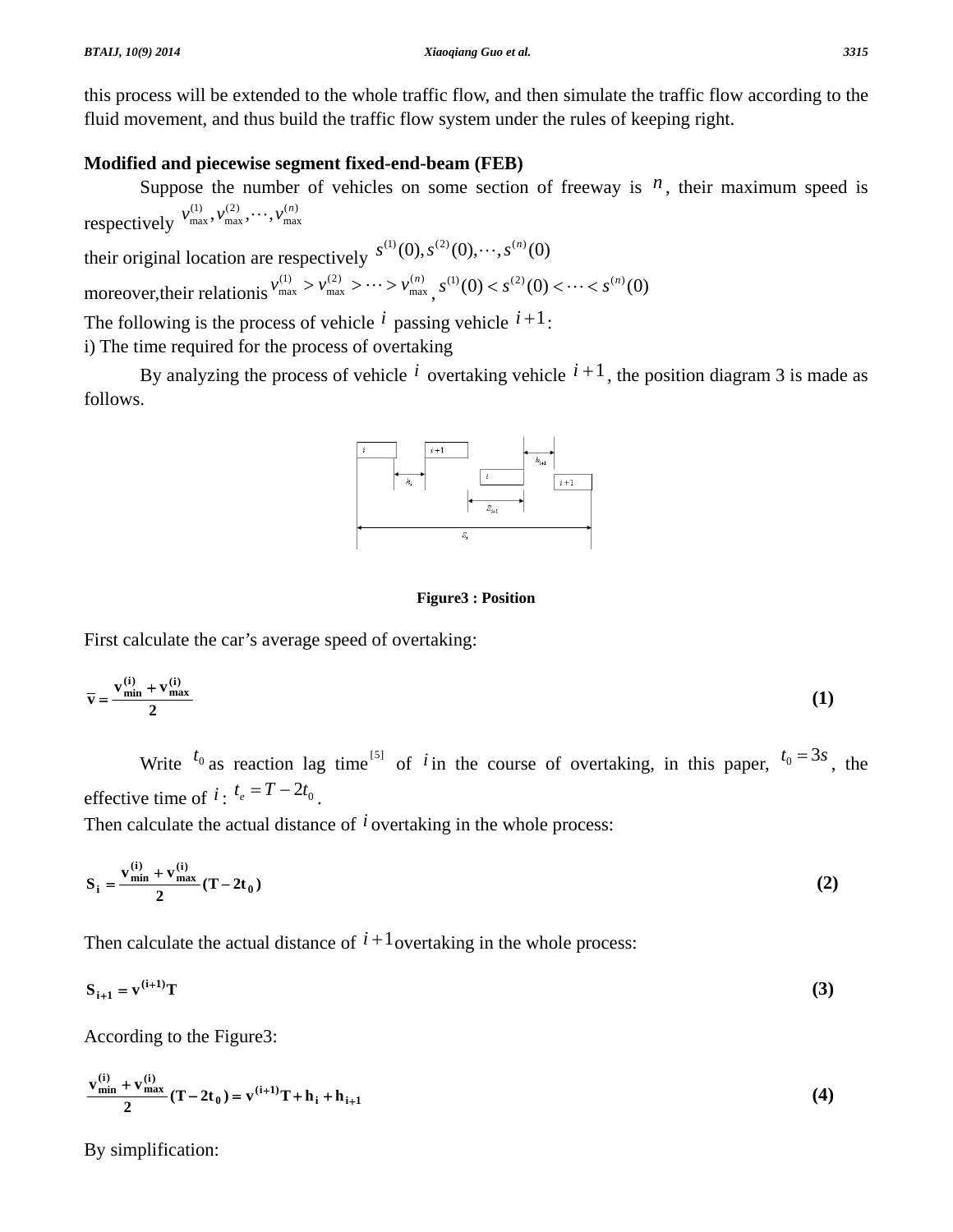$$
T = \frac{2h_i + 2h_{i+1} + 2(v_{max}^{(i)} + v^{(i+1)})t_0}{v_{max}^{(i)} - v_{min}^{(i)}}
$$
(5)

Note:  $h_i, h_{i+1}$  are respectively referring to the safety distance of *i* following  $i+1$  and that of  $i+1$ following the vehicle ahead, and  $h_i = 2v_{\text{max}}^{(i)}$ ,  $h_{i+1} = 2v_{\text{max}}^{(i+1)}$ .

ii)The instantaneous speed of  $i$  in the process of overtaking

 $(i)$ max  $v_{\text{max}}^{(i)}$ : the maximum speed of *i*,  $v^{(i+1)}$ : the speed of *i*+1 when passed by *i*,  $\hat{t}_{i|i+1}$ : the overtaking time according to the model,  $\hat{t}_{i \setminus i+1}$ : the starting time of overtaking,  $\hat{t}_{i \setminus i+1}$ : the ending time of overtaking. When  $i$  is beside  $i+1$ , the speed of  $i$ :

$$
\mathbf{v}^{(i)} = \mathbf{v}_{i|i+1}^{(i)} = (1 - \beta^{(i)}) \mathbf{v}_{max}^{(i)} + \beta^{(i)} \mathbf{v}^{(i+1)}
$$
(6)

 From starting overtaking to the moment when they are racing neck by neck, the time spent by *i* :  $\alpha^{(i)}T^{(i)}$ , and then the instantaneous speed of  $i$  in the process of overtaking:

$$
\mathbf{v}_{\max}^{(i)} \cdot \mathbf{t} \leq \hat{\mathbf{t}}_{i|i+1}
$$
\n
$$
\mathbf{v}_{\max}^{(i)} - (\mathbf{v}_{\max}^{(i)} - \mathbf{v}^{(i)}(\hat{\mathbf{t}}_{i|i+1})).
$$
\n
$$
\mathbf{v}^{(i)} = \begin{cases}\n\frac{\tau}{3} \left( \frac{\tau}{\alpha^{(i)} T^{(i)}} \right)^2 - 2 \left( \frac{\tau}{\alpha^{(i)} T^{(i)}} \right)^3 \cdot \hat{\mathbf{t}}_{i|i+1} \leq t \leq \hat{\mathbf{t}}_{i|i+1} \\
\mathbf{v}_{\max}^{(i)} - (\mathbf{v}_{\max}^{(i)} - \mathbf{v}^{(i)}(\hat{\mathbf{t}}_{i|i+1})).\n\end{cases}
$$
\n
$$
\begin{bmatrix}\n3 \left( \frac{\tau}{(1 - \alpha^{(i)}) T^{(i)}} \right)^2 - 2 \left( \frac{\tau}{(1 - \alpha^{(i)}) T^{(i)}} \right)^3 \cdot \hat{\mathbf{t}}_{i|i+1} \leq t \leq \hat{\mathbf{t}}_{i \neq i+1} \\
\mathbf{v}_{\max}^{(i)}, t \geq \hat{\mathbf{t}}_{i \neq i+1}\n\end{bmatrix}
$$
\n(7)

iii)The instantaneous position of  $\hat{i}$  in the process of overtaking

According to formula (7), speed curve of *i* is similar to beam deflection curve of segment fixedend-beam. Suppose the length of this segment fixed-end-beam is  $L$ ; the time of overtaking is  $T^{(i)}$ compared to  $L$ , this segment fixed-end-beam is affected by co-work of a transverse concentrated load and a concentrated torque, the result is that segment fixed-end-beam is reaching the maximum deflection.

According to the formula of beam deflection curve of segment fixed-end-beam, the instantaneous position of  $\hat{i}$  in the process of overtaking is:

$$
\hat{S}^{(i)}(t) = S^{(i)}(0) + v_{max}^{(i)}t \cdot (t \le \hat{t}_{i|i+1})
$$
\n
$$
\hat{S}^{(i)}(t) = S^{(i)}(0) + v_{max}^{(i)}t - \left(v_{max}^{(i)} - v^{(i)}(\hat{t}_{i|i+1})\right)\left[\frac{\tau^3}{\left(\alpha^{(i)}T^{(i)}\right)^2} - \frac{0.5\tau^4}{\left(\alpha^{(i)}T^{(i)}\right)^3}\right]
$$
\n
$$
\hat{S}^{(i)}(t) = S^{(i)}(0) + v_{max}^{(i)}t - 0.5(v_{max}^{(i)} - v^{(i)}(\hat{t}_{i|i+1}))T^{(i)} + (v_{max}^{(i)} - v^{(i)}(\hat{t}_{i|i+1})) \cdot \left(\frac{\tau^3}{\left(\left(1 - \alpha^{(i)}\right)T^{(i)}\right)^2} - \frac{0.5(T^{(i)} - \tau)^4}{((1 - \alpha^{(i)})T^{(i)})^3}\right)
$$
\n(8)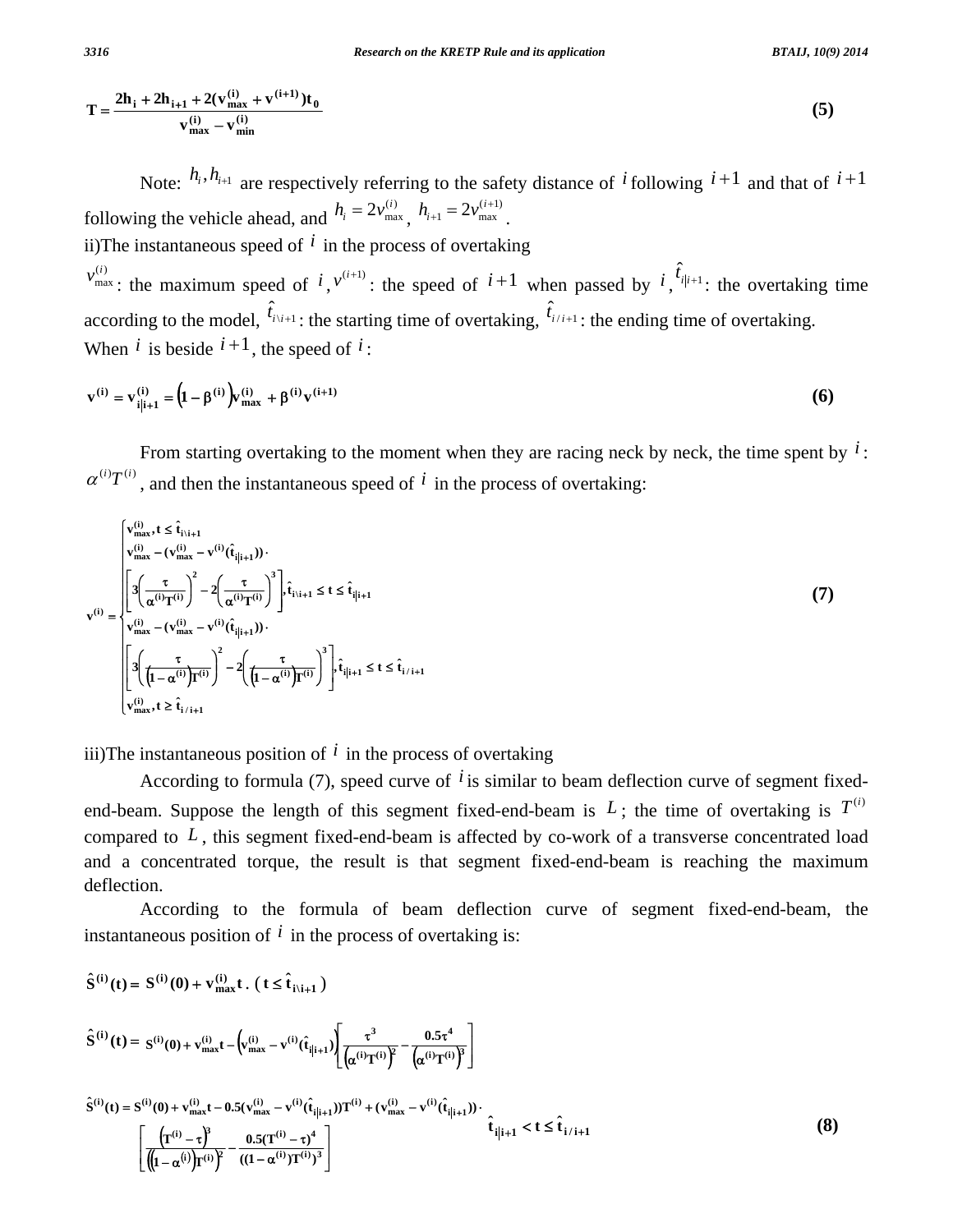# **Hydrodynamic model**

 According to the knowledge of hydrodynamics, the vehicle's traveling is simulated as fluid motion, thereby; hydrodynamic model of traffic flow rules under the traffic rule of keeping on the right can be established.

Vehicle density:  $k$ , traveling time:  $t$ , traffic flow:  $q$ , velocity:  $u_w$ , maximum velocity:  $u_{w}$ ,  $s = dr/d\hat{S}^{(i)}(t)$ , *r* is traffic flow of lane change, when vehicles move out of the lane,  $r < 0$ ,  $s < 0$ ; when vehicles move into the lane,  $r > 0$ ,  $s > 0$ ; when no vehicles move,  $r = 0$ ,  $s = 0$ .

 The result of modified and sectioned segment fixed-end-beam (FEB) model is introduced into hydrodynamic model of mixed traffic, the result is:

$$
\begin{cases}\n\frac{\partial \mathbf{k} \cdot \partial \mathbf{t} + \partial q \cdot \partial \hat{\mathbf{S}}^{(i)}(\mathbf{t}) = \mathbf{s}}{\partial \mathbf{v}^{(i)} \cdot \partial \mathbf{t} + \mathbf{v}^{(i)} \partial \mathbf{v}^{(i)} \cdot \partial \hat{\mathbf{S}}^{(i)}(\mathbf{t}) + [\partial q(\mathbf{u}_m - \mathbf{v}^{(i)}) / \partial \hat{\mathbf{S}}^{(i)}(\mathbf{t})] / \mathbf{k}} \\
+ [(\mathbf{u}_w - \mathbf{u}_m) / \mathbf{k} * (\partial q / \partial \hat{\mathbf{S}}^{(i)}(\mathbf{t})) - [(\mathbf{u}_w - \mathbf{v}^{(i)}) / \mathbf{k}] = 0\n\end{cases}
$$
\n(9)

 By the analysis of characteristic line, the relation among traffic flow, density and rate of changing lane is reached:

$$
q = \begin{cases} u_f[mk + (1-m)k_f e^a] & k_f e^a \le k \le k^*, 0 < a \le 1 \\ u_f[mk + (1-m)k_f e^a] & k_f e^a \le k \le k^* e^a, -1 \le a \le 0 \\ mu_f k_j e^a / 4 & k^* e^a \le k \le 0.5k_j e^a, -1 \le a \le 0 \\ mu_f [k - (k^2 / k_j) e^{-a}] & 0.5k_f e^a \le k \le k^*, -1 \le a \le 0 \end{cases}
$$
(10)

 $u_f$  is free stream velocity, i.e. road design speed;  $k_f$  is the maximum density at the speed of free stream velocity; *m* is velocity factor;  $k_f$  is the density of congestion;  $k' = k_f/4 - (1 - m) \times k_f/m$ ,  $k^{\dagger} = k_j/4 - (1-m)k_f e^{a}/m$ ; *a* is the frequency of changing lane, i.e. the ratio of the overtaking flow and lane traffic.

Set<sup> $b = \mu_f m$ </sup>,  $c = \mu_f k_f (1 - m)$ , simplify the traffic flow formula:  $k_f e^a \le k \le k^{\dagger}, 0 < a \le 1$ .  $a = bk + ce^a$ 

 Introduce the related number into formula (10), in the three limiting case: frequency of changing lane  $a = 1$ ,  $a = 0$ ,  $a = -1$ , employ the software MATLAB and make the diagram of density-flow, as the following Figure 4:



**Figure 4 : Density-flow diagram** 

Observing Figure 4, curve  $a = 1$  is on top of curve  $a = 0$  in the density range of curve AB, when the traffic is sparse, traveling on the right, the whole road traffic flow is enhanced compared with traffic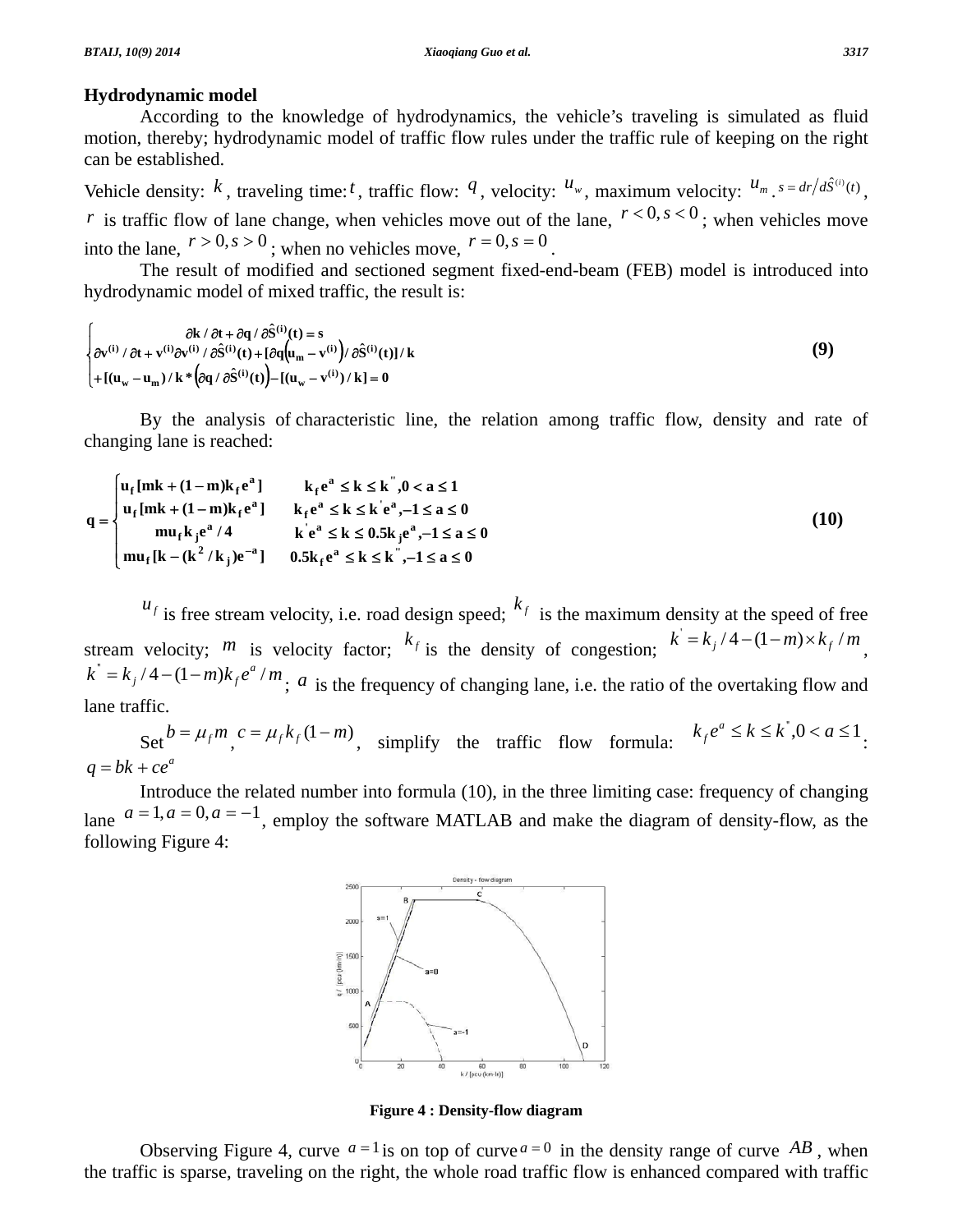flow when the traffic rules are absent. Curve  $a=1$  is coincided with the axis  $k$ , that is to say, in the case of congestion the rules of keeping on the right cannot promote the traffic.

With the lower density and the same traffic flow, curve  $a = 1$  is on the left of curve  $a = 0$ , the driving safety is enhanced under the rules of keeping on the right compared with no traffic rules; with the higher density, curve  $a=1$  is coincided with axis  $k$ ; if there exists curve  $a=0$ , in the section  $BC$ , the traffic flow will not change with the density, in the section<sup>*CD*</sup>, with the increasing of density  $k$ , the traffic will decrease gradually to zero.

 In summary, the rules of keeping on the right can effectively enhance the traffic in the sparse freeway, while in the congestion the rules of keeping on the right cannot enhance it.

## **THE NEW RULES OF LIMIT LINE AND LANE**

 According to the above conclusion, we know the rules of keeping right decrease the efficiency, and the rules cannot enhance the traffic in congestion. The paper, for decreasing the traffic congestion and enhancing traffic flow and safety, puts forward new rules--- traffic lane on the basis of the saturation limit line.

#### **The rules of limit line**

 At the exit and entrance of freeway, the number of running vehicles can be totaled. When the total number reaches the maximum safety  $N$ , at the entrance the rules of limit line should be used and the vehicles should be forbidden until the number is less than  $N$ . By simulating the braking process, the safety distance between the two vehicles is calculated:

$$
l = vt_1 + \frac{v^2}{2\mu g} \tag{11}
$$

*v* is the speed of the vehicle behind,  $^{t_1}$  is the driver's reaction time:  $1.5s$ ,  $\mu$  is the friction factor between dry asphalt concrete road and wheels:  $0.7$ ,  $\ell$  is local acceleration of gravity.

The maximum density under the condition of keeping the safety distance:

$$
k = \frac{1}{1 + l_0} \tag{12}
$$

 $l_0$  is the length of the usual vehicle:  $4.5m$ . The maximum safety capacity on the freeway:

$$
N = k \cdot L \tag{13}
$$

*L* is the distance between the exit and the entrance on the freeway. Introduce formula (12)into formula (13),the result is

$$
N = \frac{L}{1 + l_0} \tag{14}
$$

Introduce formula (11)into formula (14),the result is

$$
N = \frac{2\mu g L}{v^2 + 2\mu g (l_0 + vt_1)}
$$
(15)

Introduce the related number into formula (15), the result is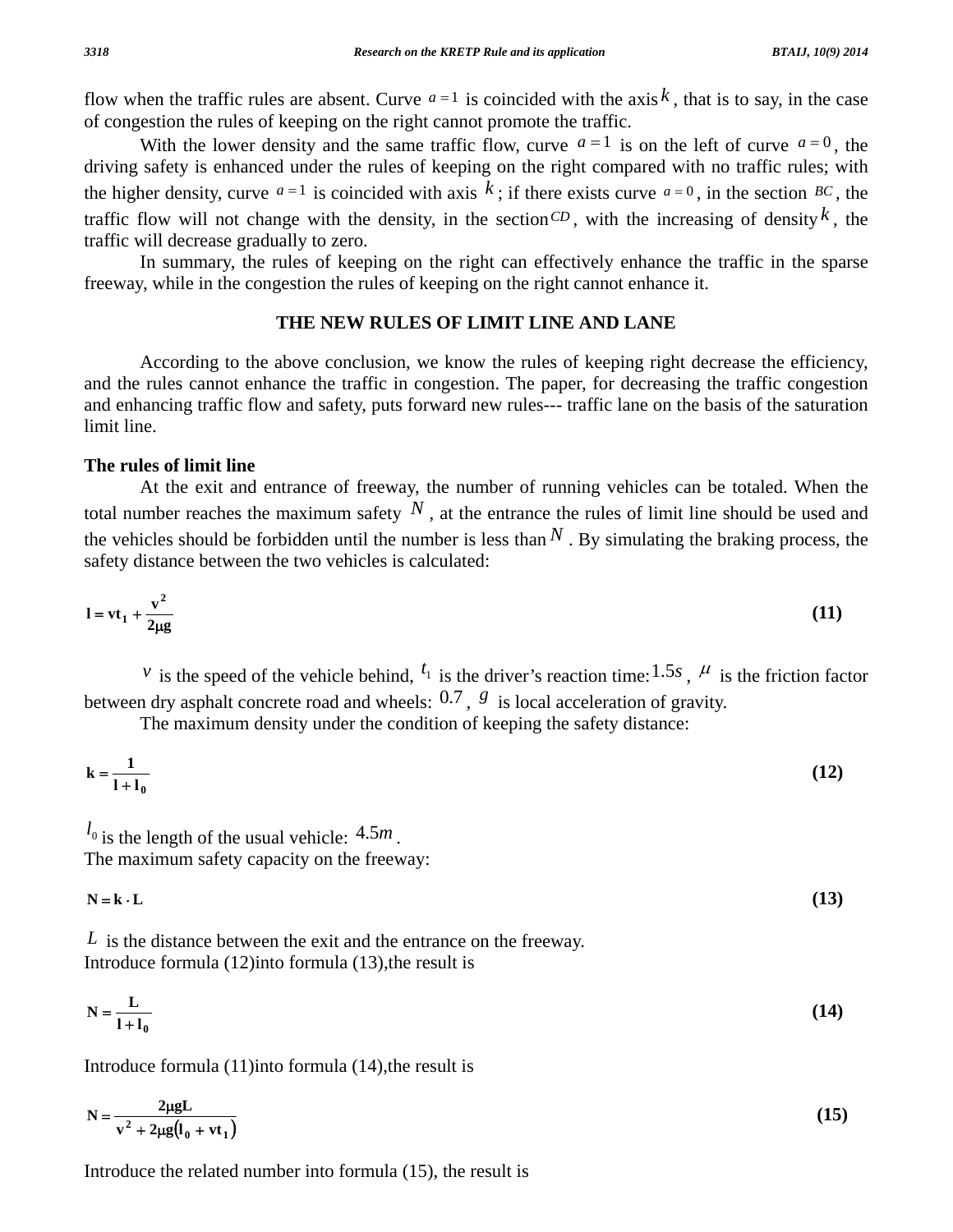#### **Rules of lane**

 Take four lanes freeway as an example, the left lane is the fast one which only allows the automobiles to run at the speed of  $100 \times 120$ *km*/*h*, the middle lane is ordinary one which only allows the automobile at the rate of  $80 \sim 100$ *km* / *h*, the right lane is the slow lane which only allows the automobile at the speed of  $60 \sim 80$ *km*/*h*. Rules of lane is shown as the following Figure 5:

As is known to all, Lane change will take up more road space, following the limit line, the number of changing lane during*t* :

$$
Q_c = (Q - Q_s)a(kt/l_k)
$$
 (17)

 $Q_s$  is the traffic decrease;  $(Q - Q_s)$  is the traffic flow after changing lane; *a* is frequency of changing lane;  $k$  is traffic density;  $l_k$  is running distance in the unit time at the free flow density  $k$ . The extra space the vehicle occupies when it changes lane:

$$
I_{\Delta} = (Q - Q_s)q_i (kt/l_k) \Delta V |t_c
$$
\n(18)

 $\Delta V$  is the difference between the speed of changing lane and its maximum speed. In order to get the total extra occupied space due to the lane change, we just need to get every vehicle's space; the traffic decrease can be calculated due to extra s occupied pace. Theoretically the result of every vehicle's space is

$$
l_z = \frac{k}{Q} \tag{19}
$$

And then the decrease traffic can be calculated:

$$
Q_s = \frac{l_{\Delta}}{l_z}
$$
  
= 
$$
\frac{(Q - Q_s)q_i \left(\frac{kt}{l_k}\right) \Delta V|t_c}{kt/Q}
$$
  
= 
$$
\frac{Q^2a|\Delta V|t_c}{l_k + Qa|\Delta V|t_c}
$$
 (20)

Set  $Q = K<sub>j</sub>k/4$ , and introduce it into formula (20), the result is:

$$
Q_{s} = \frac{K_{j}^{2}k^{2}a|\Delta V|t_{c}}{16I_{k} + 4K_{j}ka|\Delta V|t_{c}}
$$
(21)

Other variables held constant, the rate is proportional to the linear relationship between decrease traffic  $Q_s$  in unit time and lane-changing frequency *a*. Since *a* under the speed limit is less than *a* under the right line of traffic rules, so traffic decrease is reduced by the rule of lane. Therefore, the rules of lane can improve the traffic lane capacity.

## **CONCLUSION**

 Flow model not only use the kinetic model of engineering, but also take into consideration the influence of various factors on traffic rules under light or heavy traffic. After a serious deduction of math